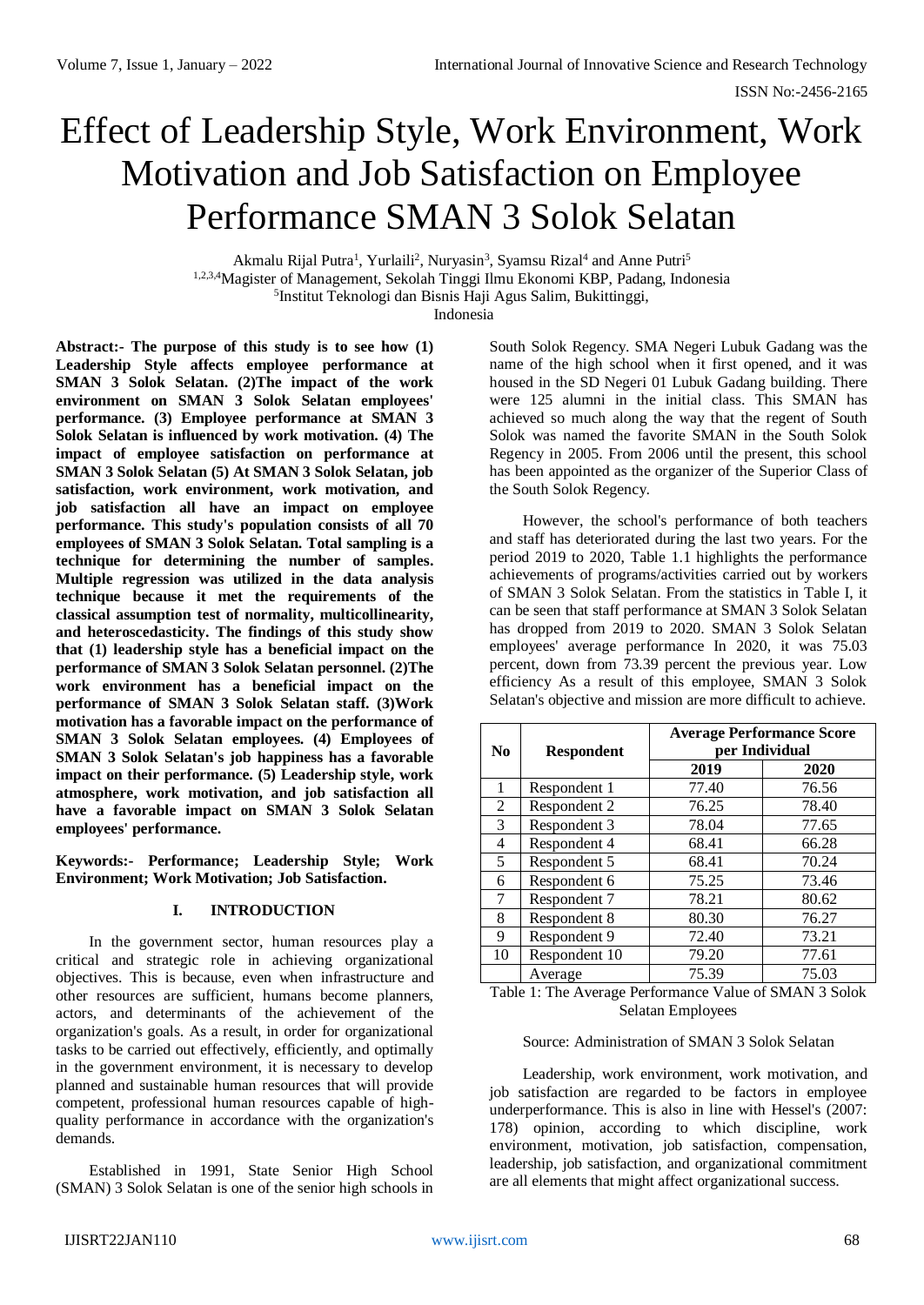Leadership is the most significant aspect of management, as it plays a crucial and strategic role in a company's survival. According to Rivai (2011), leadership is the practice of influencing or setting an example for one's followers through communication in order to attain organizational goals.

The work environment is another aspect that influences employee performance. As the parent company, the organization must establish a pleasant and conducive work atmosphere that encourages people to perform efficiently. Providing a pleasant work atmosphere will allow employees to be satisfied with their work and will leave a lasting impact on them, resulting in good performance and, of course, the ability to enhance their performance (Ginanjar, 2013: 2).

According to Kreitner and Kinicki, work motivation has an impact on performance (2001:205) Workplace motivation can have an impact on performance, but it isn't the sole thing that influences it. The importance of superiors' work motivation in improving employee performance cannot be overstated. Motivation is a driving force that encourages people to do things in order to achieve their goals.

Job satisfaction is another aspect that might have an impact on performance. According to Gibson (2020:110), the reciprocal relationship between job satisfaction and performance is thoroughly demonstrated. On the one hand, it is said that job satisfaction leads to increased performance, implying that happy employees are more productive.

As a result of the phenomena mentioned by the researchers above, researchers are interested in performing additional research on the performance of SMAN 3 Solok Selatan, by identifying and examining numerous elements that affect employee performance.

#### **II. RESEARCH METHOD**

The population is a generalization area made up of objects/subjects with specific attributes and characteristics that researchers have chosen to study and derive conclusions from (Sugiyono, 2014: 115). The population of this study included all workers (teachers and staff) of SMAN 3 Solok Selatan, a total of 70 people. The sample is a representation of the population's size and features. Sugiyono (2014), p. 116. To use a total sampling technique or a population sample to determine the sample in this study. The participants in this study were all employees of SMAN 3 Solok Selatan, which included up to 70 people.

Multiple regression analysis was employed in this work to test hypotheses. The goal of multiple regression analysis is to figure out what causes the influencing variables to effect the affected variables. The following is an example of a multiple regression equation model:

 $Y = a + b1 X1 + b2 X2 + b3 X3 + b4 X4 + e$ .................................. (1)

Where:  $Y = Performance$ a = Intercept Constant  $X1 =$  Leadership Style X2 = Work Environment  $X3 = Motivation$  $X4 =$  Job Satisfaction  $b1, b2, bn.$  = Regression Coefficient  $e =$  Error Term

### **III. RESULT**

# *A. Classic assumption test*

a) Normality test

This normality test is used by the author to ensure that the regression model is normal. The kolmogorovsmirnov test method is used to test each variable. The regression model is regularly distributed if the Kolmogorov-Smirnov sign for each variable is greater than 0.05. The results of the normality test are shown in Table II;

|                                   |                   | Y     | X1      | X2      | X <sub>3</sub> | X <sub>4</sub>                          |
|-----------------------------------|-------------------|-------|---------|---------|----------------|-----------------------------------------|
| N                                 |                   | 70    | 70      | 70      | 70             | 70                                      |
| Normal                            | mean              |       |         |         |                | 41.2262 44.7143 44.8095 43.9643 42.2262 |
| Parameters                        | Std.<br>Deviation |       |         |         |                | 2.34059 3.64236 1.83327 2.52909 2.34059 |
| Most                              | Absolute          | .116  | .112    | .206    | .161           | .116                                    |
| Extreme                           | Positive          | .110  | .112    | .206    | .161           | .110                                    |
| <b>Differences</b>                | negative -.116    |       | $-.085$ | $-.175$ | $-.125$        | $-.116$                                 |
| Kolmogorov-Smirnov<br>Z           |                   | 1.453 | 1,299   | 1,628   | 1.066          | 1.027                                   |
| asymp. Sig. $(2$ -tailed $)$ .921 |                   |       | .648    | .283    | .467           | .738                                    |
| Table 2: Normality Test Results   |                   |       |         |         |                |                                         |

### Sumber: SPSS output results, 2021

The confounding or residual variables in the regression model have a normal distribution, as shown in Table 2, which is a normality test. The performance variable (Y) has a sig value of  $0.921 > 0.05$ , the leadership style variable  $(X1)$  has a sig value of  $0.648 > 0.05$ , the work environment variable (X2) has a sig value of  $0.283 > 0.05$ , the work motivation variable (X3) has a sig value of  $0.467 > 0.05$ , and the job satisfaction variable (X4) has a sig value of  $0.738 > 0.05$ . As a result, the performance, leadership style, work environment, motivation, and job satisfaction variables of SMAN 3 Solok Selatan personnel can be determined to be regularly distributed.

b) Multicollinearity Test

The multicollinearity test can be used to see if the regression model discovered a relationship between the independent variables. If the independent variables are correlated, the regression model is not good; if the independent variables are correlated, the variables are not orthogonal. Orthogunal variables are independent variables with a correlation value of 0 between them (Ghozali, 2011). Tolerance and Variance Inflation Factor show multicollinearity (VIF). Look at the Tolerance and VIF values of each independent variable to see if there is a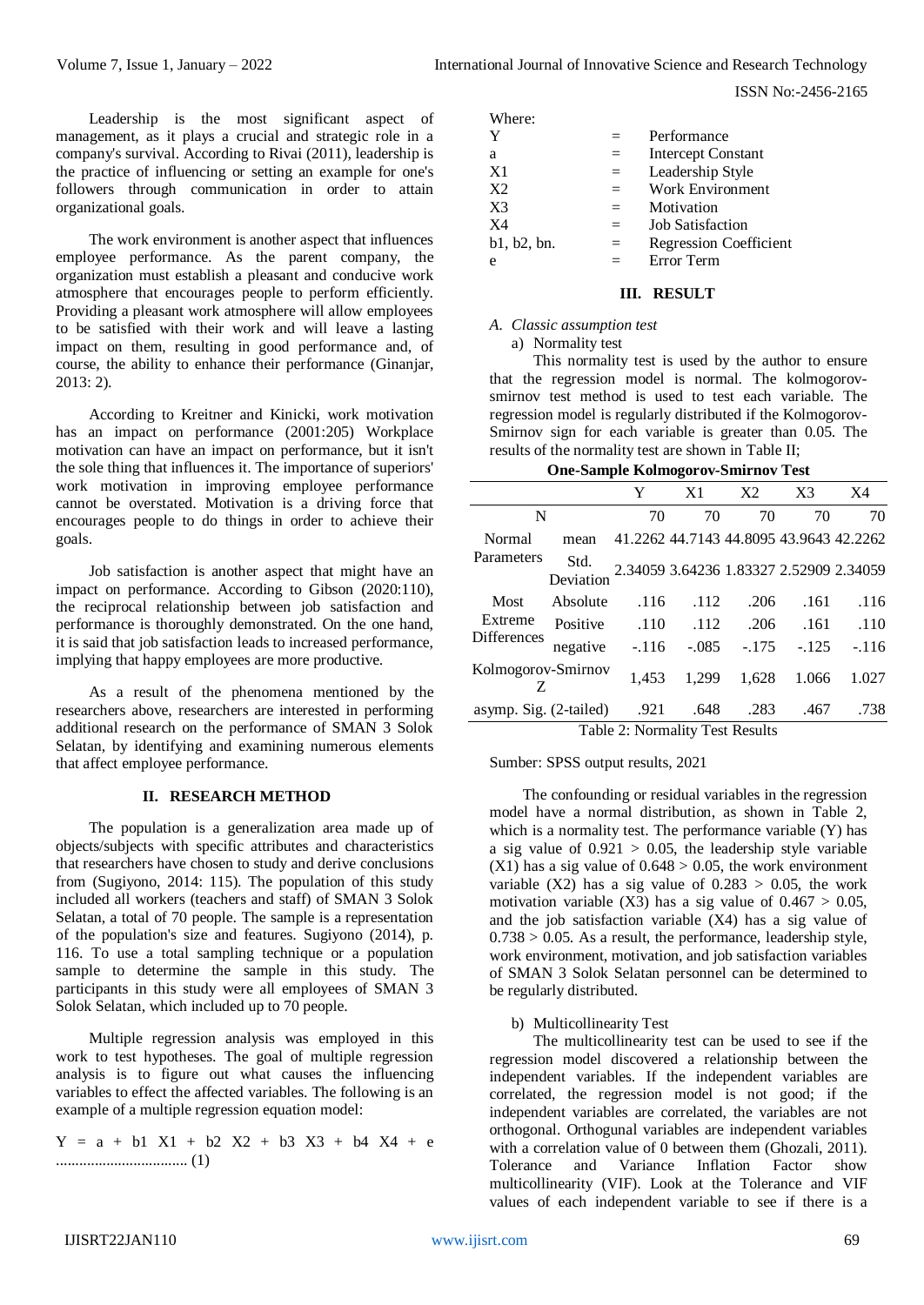divergence from the multicollinearity test; if the Tolerance value  $> 0.10$  and the VIF value 10, the data is free of multicollinearity symptoms, as shown in Table III.

| Coefficientsa            |                                |           |       |  |  |
|--------------------------|--------------------------------|-----------|-------|--|--|
|                          | <b>Collinearity Statistics</b> |           |       |  |  |
|                          | Model                          | Tolerance | VIF   |  |  |
|                          | Leadership Style               | .484      | 2,067 |  |  |
|                          | Work environment               | .406      | 2,463 |  |  |
|                          | Work motivation                | .405      | 2,472 |  |  |
|                          | Job satisfaction               | .487      | 2.053 |  |  |
| a. Dependent Variable: Y |                                |           |       |  |  |

Table 3: Multicollinearity Test Results

Source: SPSS output results, 2021

It is clear from the multicollinearity test in the table above that the independent variables have no relationship. As a result, there are no issues with multicollinearity in this research model.

# c) Heteroscedasticity Test

The heteroscedasticity test is used to see if there is an inequality in variance in the residuals from one observation to the next in a regression model. Homokedastability occurs when the variance between the residuals of one observation and the residuals of another observation is constant, while heteroscedasticity occurs when the variance is different. The Plott Graph (Scatter Plot) test was employed in this investigation to detect the presence of heteroscedasticity. There is no heteroscedasticity if there is no discernible pattern, such as points scattered above and below the number 0 (zero) on the Y axis. Figure 1 shows the outcomes of the tests.



Fig. 1: Heteroscedasticity Test Results

The points are distributed above and below the number 0 on the Y axis in the image above, indicating that there is no discernible pattern. This demonstrates that the data in this study is not heteroscedastic.

d) Multiple Linear Regression Analysis

The magnitude of the effect of the independent factors on the dependent variable is determined using this method. A multiple regression equation can be used to calculate the amount of the influence of independent factors

on the dependent variable. Using the IBM SPSS for Windows Version 24.0 application, computer computations were performed.

The findings of the regression coefficient value, tcount, significance value, F count value, and R Square (R2) value are summarized in the table below. Table 4 summarizes the findings.

The regression equation model for the influence of leadership style, work environment, work motivation, and job satisfaction on employee performance at SMAN 3 Solok Selatan, as shown in table 4, is as follows:

$$
Y=34,563+0.215(X1)+0.277(X2)+0.553(X3)+0.345(X4)
$$

| <b>Coefficientsa</b>                       |                                |       |                              |                 |      |  |  |
|--------------------------------------------|--------------------------------|-------|------------------------------|-----------------|------|--|--|
|                                            | Unstandardized<br>Coefficients |       | Standardized<br>Coefficients |                 |      |  |  |
|                                            |                                | Std.  |                              |                 |      |  |  |
| Model                                      | B                              | Error | Beta                         | t               | Sig. |  |  |
| (Constant)                                 | 34,563                         | 6.084 |                              | 5.681           | .000 |  |  |
| X1                                         | .215                           | .052  |                              | .020 4.117 .000 |      |  |  |
| X <sub>2</sub>                             | .277                           | .078  |                              | .246 3.534 .012 |      |  |  |
| X3                                         | .553                           | .092  |                              | .165 5,995 .000 |      |  |  |
| X4                                         | .345                           | .106  |                              | .049 4.427 .001 |      |  |  |
| $\mathbf{D} = \mathbf{1} \cdot \mathbf{V}$ |                                |       |                              |                 |      |  |  |

a. Dependent Variable: Y

Table 4: Recap of Multiple Linear Regression Analysis Test Results

Source: Primary Data, Processed with IBM SPSS 24.0 2021

Explanation of the above equation:

- a= 34,563; it means that the employee's performance is worth 34,563 units without the influence of leadership style, work environment, work motivation, or job happiness.
- $b1 = 0.215$ ; suggests that there is a positive influence on performance from leadership style characteristics (X1) (Y). This demonstrates that improving employee performance requires a higher (excellent) or rising leadership style. Leadership style has a regression coefficient of 0.215, which means that for every one-unit increase in leadership style, employee performance rises by 0.215 units.
- b2= 0.277; It means that work environment variables (X2) have a beneficial impact on performance (Y). This demonstrates that the better the workplace, the better the employee's performance. The work environment regression coefficient is 0.277, which means that for every one-unit increase in work environment, the employee's performance improves by 0.277 units..
- b3= 0.553; means that the variables of work motivation (X3) have a beneficial impact on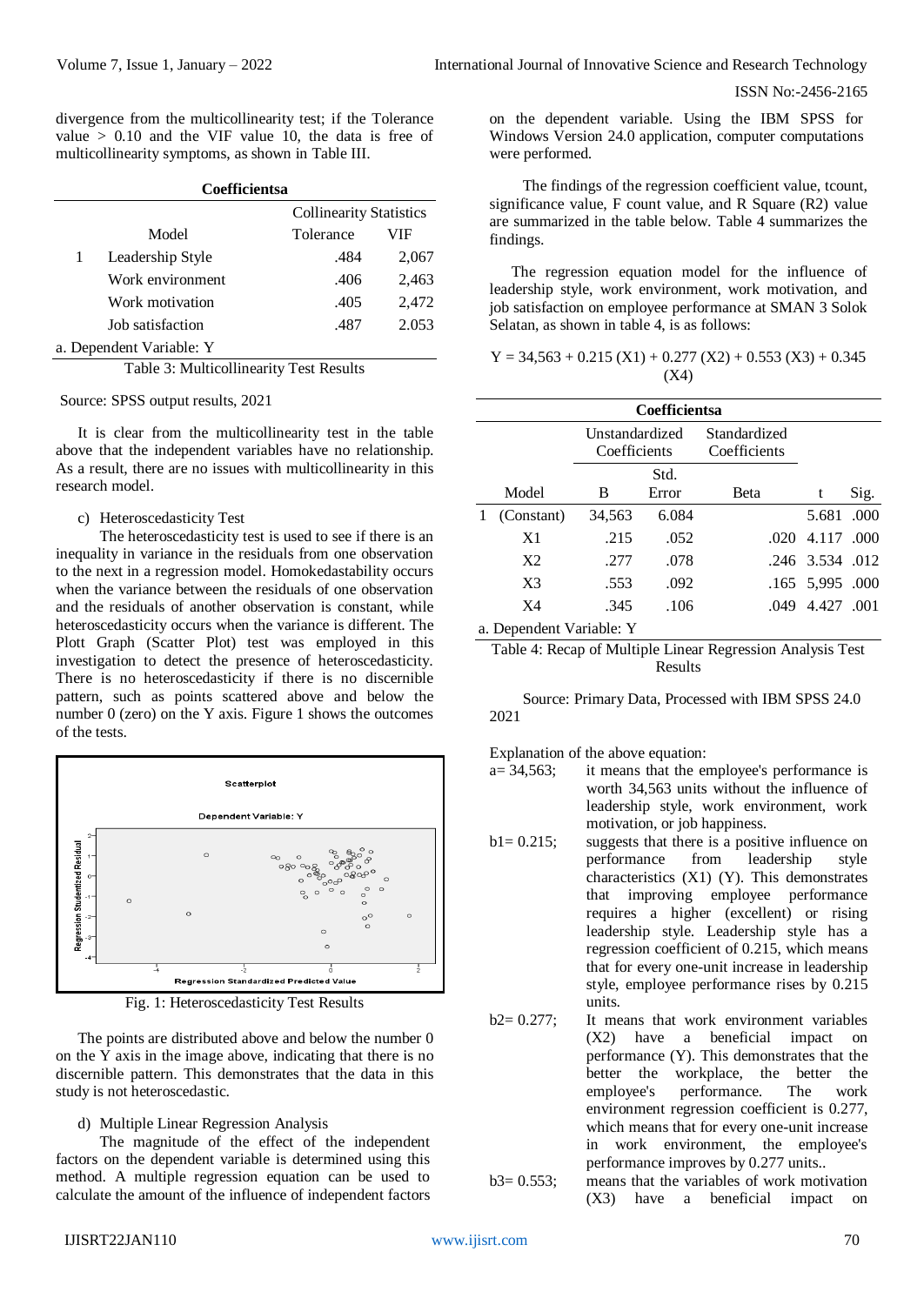performance (Y). This demonstrates that increasing or increasing employee motivation improves employee performance. The work motivation regression coefficient is 0.553, which means that for every one-unit increase in work motivation, the employee's performance improves by 0.553 units.

- b4= 0.345; indicates that job satisfaction characteristics (X4) have a beneficial impact on performance (Y). This demonstrates that increasing employee work happiness improves staff performance. The job satisfaction regression coefficient is 0.345, which means that for every one-unit improvement in job satisfaction, the employee's performance improves by 0.345 units.
- *B. Statistic Test* 
	- a) Hypothesis Testing 1

The first hypothesis is that leadership style has a moderately beneficial impact on employee performance. The significance level of the leadership style variable is 0,000 of the significance value, according to the results of the t test study  $(0.05)$ . As a result, Ho gets rejected whereas Ha is accepted. As a result, the alternative hypothesis suggested in this study is accepted, implying that leadership style has a considerable impact on staff performance at SMAN 3 Solok Selatan.

b) Hypothesis Testing 2

The second hypothesis is that the workplace has a partially favorable impact on employee performance. The significant level of the work environment variable is 0,012 of the significance value, according to the findings of the analysis of the t test (0.05). As a result, Ho gets rejected whereas Ha is accepted. As a result, the alternative hypothesis suggested in this study is accepted, implying that the work environment has a considerable favorable impact on the performance of SMAN 3 Solok Selatan employees.

c) Hypothesis Testing 3

Work motivation has a partially favorable effect on performance, according to the third hypothesis provided. The significant level of the work motivation variable is 0,000 of the significance value, according to the results of the analysis of the t test (0.05). As a result, Ho gets rejected whereas Ha is accepted. As a result, the alternative hypothesis suggested in this study is accepted, implying that work motivation has a considerable impact on employee performance at SMAN 3 Solok Selatan.

# d) Hypothesis Testing 4

The third hypothesis proposed is that job satisfaction partially has a positive effect on performance. Based on the results of the analysis of the t test, it is known that the significance level of the job satisfaction variable is  $0,000 <$ dai significance value (0.05). Thus Ho is Job satisfaction has a partly positive effect on performance, according to the fourth hypothesis given. The significance level of the job satisfaction variable is known to be 0,000 dai significance value based on the findings of the study of the t test (0.05).

As a result, Ho gets rejected whereas Ha is accepted. As a result, the alternative hypothesis suggested in this study is accepted, implying that job happiness has a considerable impact on SMAN 3 Solok Selatan employees' performance..

Table 5 summarizes the findings of evaluating the first, second, third, and fourth hypotheses.

| <b>Hypothesis</b> | <b>Statement</b>                                                                                               | <b>Test results</b> |
|-------------------|----------------------------------------------------------------------------------------------------------------|---------------------|
| H1                | Leadership<br>style<br>has<br>a<br>significant effect on employee<br>performance at SMAN 3 Solok<br>Selatan.   | Accepted            |
| H2                | Work environment significant<br>effect<br>employee<br><sub>on</sub><br>performance at SMAN 3 Solok<br>Selatan. | Accepted            |
| H <sub>3</sub>    | Work motivation significant<br>effect<br>employee<br>on<br>performance at SMAN 3 Solok<br>Selatan.             | Accepted            |
| H4                | satisfaction<br>significant<br>Job<br>effect<br>employee<br>on<br>performance at SMAN 3 Solok<br>Selatan.      | Accepted            |

Table 5: Summary of Partial Hypothesis Testing Results

Source: Primary Data, Processed by the Author in 2021.

# *C. F test (simultaneous)*

a) Hypothesis Testing 5

The F test (model feasibility) is used to simultaneously analyze the effect of the independent factors on the dependent variable (all at once). Employee performance is improved by a mix of leadership style, work environment, motivation, and job happiness, according to the fifth hypothesis. According to the findings of the F test analysis, the significant level of the variables of leadership style, work environment, work motivation, and job satisfaction is 0.000 0.05. As a result, Ho is turned down, whereas Ha is approved. So that the alternative hypothesis proposed in this study is accepted, leadership style, work environment, work motivation, and job satisfaction all have a significant impact on SMAN 3 Solok Selatan personnel's performance. The results are shown in Table 6.

| ANOVAb                                       |            |    |        |       |       |  |
|----------------------------------------------|------------|----|--------|-------|-------|--|
|                                              | Sum of     |    | Mean   |       |       |  |
| Model                                        | Squares    | df | Square | F     | Sig.  |  |
| 1 Regression                                 | 27,143 4   |    | 9.048  | 8,632 | .000a |  |
| Residual                                     | 271,632 65 |    | 7.545  |       |       |  |
| Total                                        | 298,775 69 |    |        |       |       |  |
| a. Predictors: (Constant), X4, X2,<br>X1, X3 |            |    |        |       |       |  |
| b. Dependent Variable: Y                     |            |    |        |       |       |  |

Table 6: F Test Results

Source: SPSS Output Results (year 2021)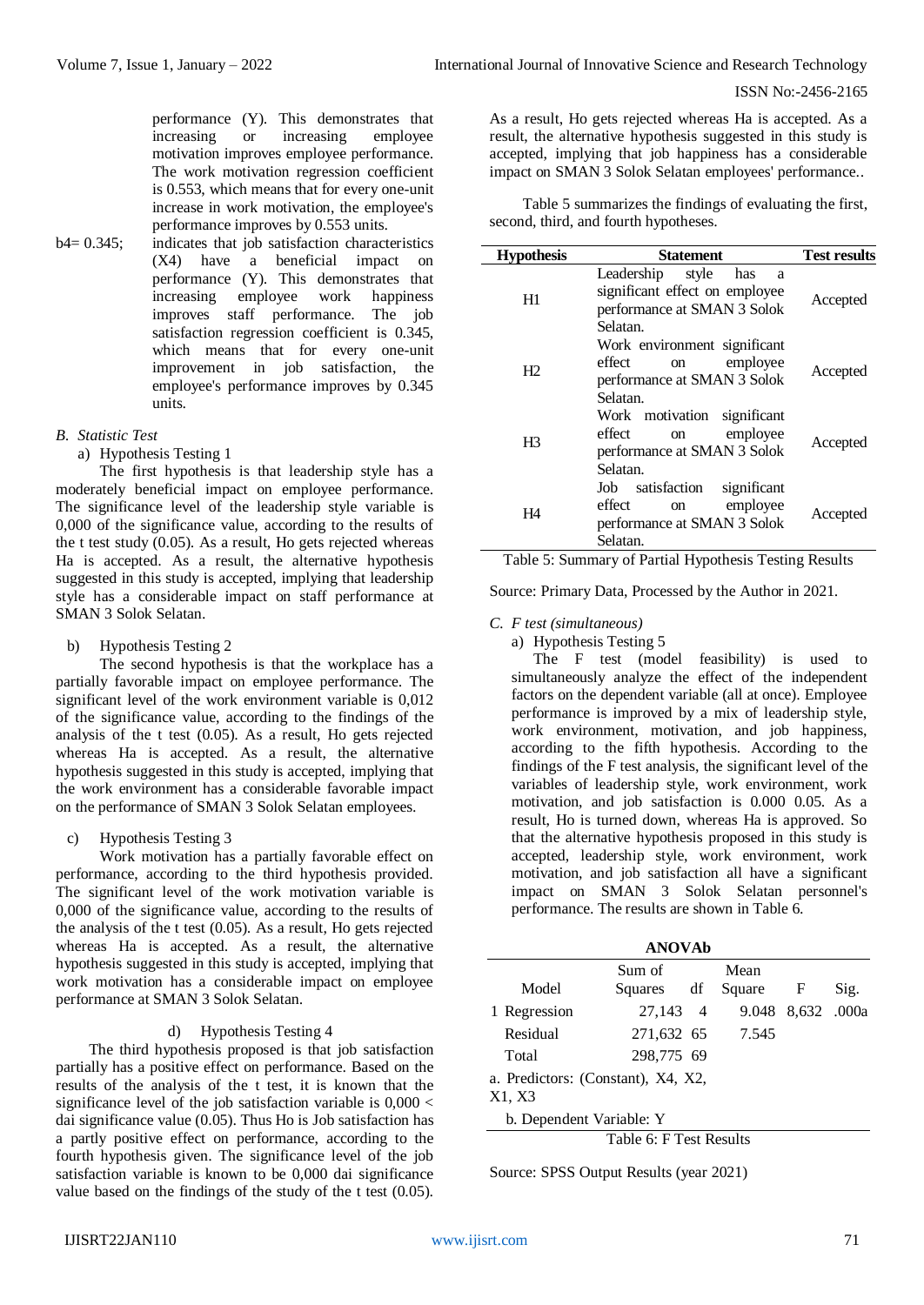The summary results of testing the fifth hypothesis can be shown in table VII.

| <b>Hypothesis</b> | <b>Statement</b>                                                                                                                                                                  | <b>Test results</b> |
|-------------------|-----------------------------------------------------------------------------------------------------------------------------------------------------------------------------------|---------------------|
| H <sub>5</sub>    | Leadership style, work<br>environment, work motivation<br>and job satisfaction together<br>have a significant effect on<br>employee performance at<br><b>SMAN 3 Solok Selatan</b> | Accepted            |
|                   | Table 7: F Test Results                                                                                                                                                           |                     |

Source: Primary Data, Processed by the Author in 2021.

### *D. Coefficient of Determination Testing (R2)*

Analysis of leadership style, work environment, work motivation, and job satisfaction coefficients of determining The IBM SPSS for Windows Version 24.0 application is used to analyze employee performance, with the SPSS output form given below:

| Model                          | R     | R<br><b>Square</b> | <b>Adjusted R</b><br><b>Square</b> | <b>Std. Error of</b><br>the Estimate |  |  |
|--------------------------------|-------|--------------------|------------------------------------|--------------------------------------|--|--|
|                                | .611a | .373               | .311                               | 2.26374                              |  |  |
| Table 8: R Square Test Results |       |                    |                                    |                                      |  |  |

Source: Primary Data, Processed with IBM SPSS 24.0 2021. Appendix 7

The adjusted coefficient of determination, or R Square, is 0.373, indicating that 37.3 percent of the variation in all independent variables (leadership style, work environment, work motivation, and job satisfaction) can be explained by the dependent variable (employee performance), with the remaining 63.7 percent explained by variables not studied in this study.

# **IV. CONCLUSIONS AND SUGGESTIONS**

Following are some conclusions that can be derived from the test results:

- The leadership style of SMAN 3 Solok Selatan personnel has a beneficial impact on their performance. This means that if the agency's leadership style is good, it will be able to inspire people to improve their performance.
- The work environment has a beneficial impact on the performance of SMAN 3 Solok Selatan staff. This means that a positive work environment can boost employee morale and help them perform better. The better an employee's work environment at an agency, the better his performance in carrying out his duties in the agency.
- Employees at SMAN 3 Solok Selatan perform better when they are motivated at work. This suggests that if an employee's work motivation is high for the agency, the person will be excited and capable of doing well. High performance will be aided by this positive work drive.
- Employees at SMAN 3 Solok Selatan have a beneficial impact on their performance due to job satisfaction. This indicates that if staff are satisfied with their jobs at the agency, they are more motivated and capable of doing a good job. Strong performance will be aided by high job satisfaction.

 Leadership style, work environment, work motivation, and job satisfaction all have a positive impact on employee performance at SMAN 3 Solok Selatan. With a F ANOVA test number of 0.000, the independent variables of leadership style, work environment, work motivation, and job satisfaction influence employee performance.

Based on the results of the discussion analysis and certain conclusions in this study, the following are some suggestions that can be made based on the study's findings in order to achieve better results:

- The agency's management is expected to improve the agency's leadership style, work atmosphere, work motivation, and job satisfaction. Because higher productivity and attainment of agency goals necessitates a change in leadership style, work atmosphere, motivation, and job happiness. When leadership style, work atmosphere, work motivation, and job happiness are all balanced, employee performance improves.
- Future researchers should be able to look at other variables except this one in order to get more varied results that can define what factors affect performance, and it is suggested that research on the influence of leadership style, work environment, motivation, and satisfaction be expanded. In this study, work on employee performance was applied.

### **REFERENCE**

- [1.] A.A.Anwar Prabu Mangkunegara. 2014. Manajeman Sumber Daya Manusia Perusahaan. Rosda. Bandung.
- [2.] Audya Dewintha, Nur Fitriyah, Santi Rande., 2017. Pengaruh Gaya Kepemimpinan dan Motivasi Terhadap Kinerja Pegawai di Kantor Camat Samarinda Utara. E-Journal Administrative Reform. 2017., Vol. 5., No. 3., 588-601., ISSN 2338-7637.
- [3.] Bungin, Burhan. 2013. Metode penelitian sosial & ekonomi: format-format kuantitatif dan kualitatif untuk studi sosiologi, kebijakan, publik, komunikasi, manajemen, dan pemasaran edisi pertama. Jakarta: Kencana Prenada Media Goup.
- [4.] Charles Akomea Bonsu. 2014. Effects of Motivation on job Performance of Local Government workers in Ghana: A case study of Atwima Nwabiagya District Assembly in the Ashanti Region. International Journal of Management Sciences. Vol. 2, No. 8, 2014, 337-350
- [5.] Desi Saputra Rafiie. 2018. Pengaruh Kompetensi, Gaya Kepemimpinan, Budaya Kerja Dan Lingkungan Kerjaterhadap Kepuasan Kerja Pegawai Dan Dampaknya Terhadap Kinerja Pegawai Kantor Kementerian Agama Kabupaten Aceh Barat. Jurnal Magister Manajemen. Volume 2, No. 1,, pp 36-45
- [6.] Gibson, James, L., 2021, Organisasi, Perilaku, Struktur dan Proses, Edisi ke-5. Cetakan ke-3. Jakarta: Penerbit Erlangga
- [7.] Evans, James R. 2005. Total Quality: Management, Organization, and Strategy. Canada: South-Western Thomson
- [8.] Hamzah B. Uno. 2012. Teori Motivasi & Pengukurannya. Jakarta: Bumi Aksara
- [9.] Hasibuan, Malayu. 2014. Manajemen, Dasar Pengertian dan Masalah. Jakarta: Bumi Aksara